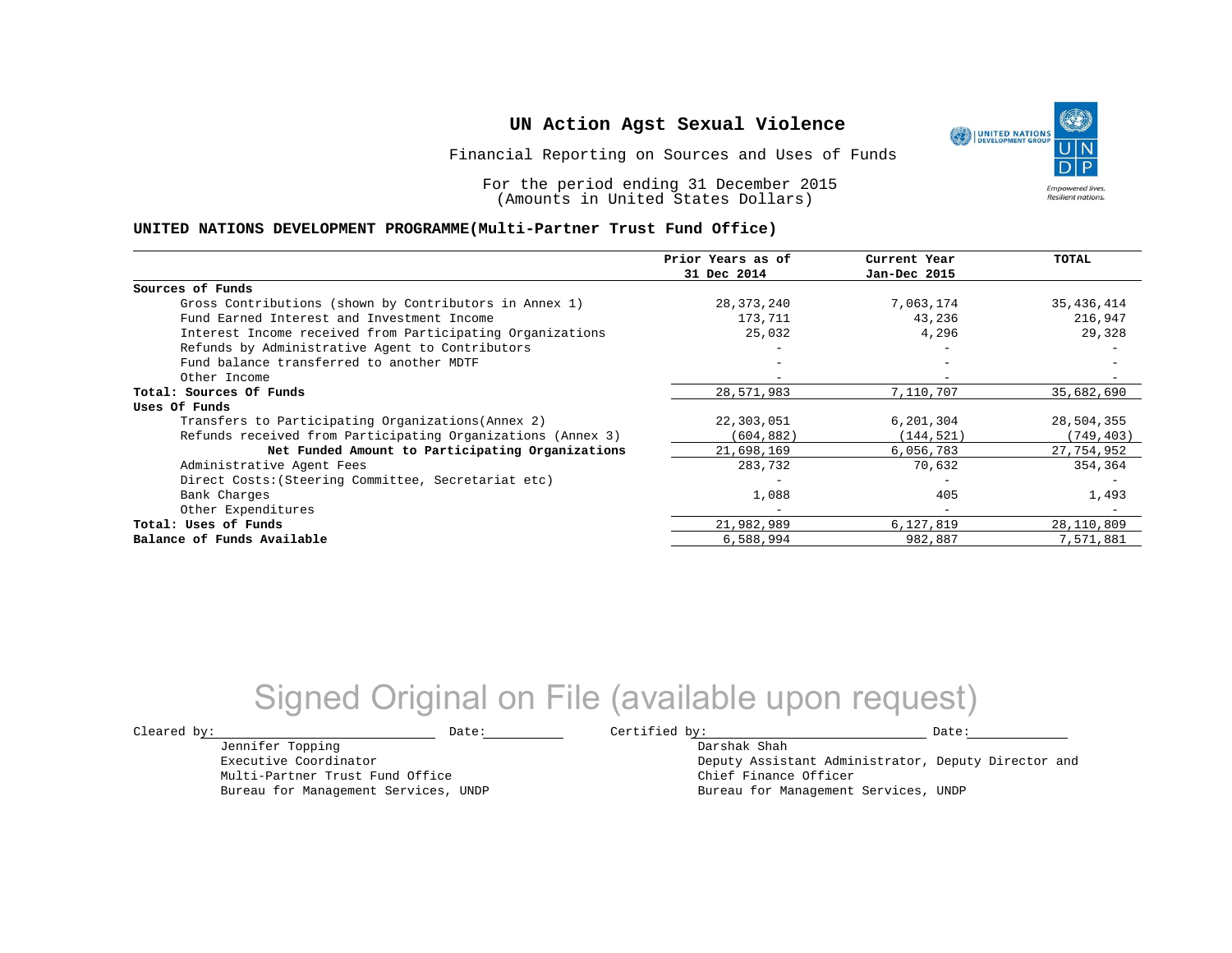Financial Reporting on Sources and Uses of Funds

For the period ending 31 December 2015 (Amounts in United States Dollars)

#### **UNITED NATIONS DEVELOPMENT PROGRAMME(Multi-Partner Trust Fund Office)**

#### **Annex - 1: Gross Contributions**

|                                | Prior Years as of | Current Year             | TOTAL      |
|--------------------------------|-------------------|--------------------------|------------|
|                                | 31 Dec 2014       | Jan-Dec 2015             |            |
| Contributors                   |                   |                          |            |
| GOVERNMENT OF BAHRAIN          |                   | 100,000                  | 100,000    |
| GOVERNMENT OF BELGIUM          | 330,970           | $\overline{\phantom{m}}$ | 330,970    |
| GOVERNMENT OF ESTONIA, REPUBLI | 130,260           | 54,265                   | 184,525    |
| GOVERNMENT OF FINLAND          | 5,850,715         | 163,542                  | 6,014,257  |
| GOVERNMENT OF JAPAN            | 2,150,000         | 2,550,000                | 4,700,000  |
| GOVERNMENT OF LUXEMBOURG       | 65,185            | $\overline{\phantom{0}}$ | 65,185     |
| GOVERNMENT OF NORWAY           | 4,264,784         | 463,446                  | 4,728,230  |
| GOVERNMENT OF SWITZERLAND      | 117,538           | $\qquad \qquad$          | 117,538    |
| GOVERNMENT OF TURKEY           | 50,000            |                          | 50,000     |
| GOVERNMENT OF UNITED ARAB EMIR |                   | 1,000,000                | 1,000,000  |
| GOVERNMENT OF UNITED KINGDOM   | 1,608,700         | 975,166                  | 2,583,866  |
| IRISH AID                      | 129,020           |                          | 129,020    |
| SWEDISH INT'L DEVELOPMENT COOP | 13,676,068        | 1,756,755                | 15,432,823 |
| Total: Contributions           | 28, 373, 240      | 7,063,174                | 35,436,414 |

# Signed Original on File (available upon request)

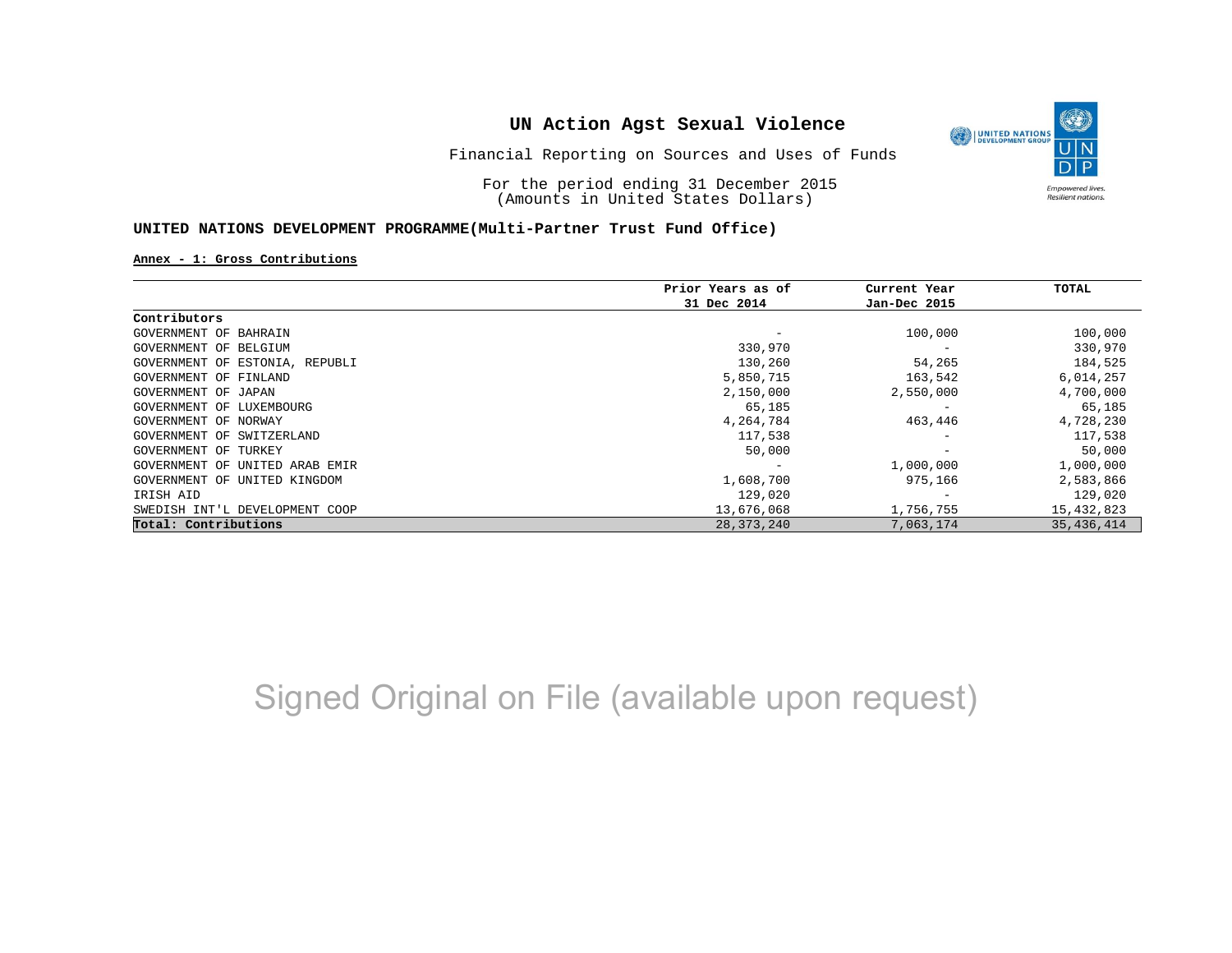

O

Resilient nations.

Financial Reporting on Sources and Uses of Funds

For the period ending 31 December 2015 (Amounts in United States Dollars)

#### **UNITED NATIONS DEVELOPMENT PROGRAMME(Multi-Partner Trust Fund Office)**

#### **Annex - 2: Transfers to Participating Organizations**

|                                                | Prior Years as of | Current Year<br>Jan-Dec 2015 | TOTAL       |
|------------------------------------------------|-------------------|------------------------------|-------------|
|                                                | 31 Dec 2014       |                              |             |
| OCHA                                           | 428,271           | $\overline{\phantom{a}}$     | 428,271     |
| OHCHR                                          | 1,153,683         | 546,903                      | 1,700,586   |
| OSRSG_SVC                                      | 3,041,261         | 213,358                      | 3, 254, 619 |
| UNAIDS                                         | 171,414           | $\qquad \qquad -$            | 171,414     |
| UNDP                                           | 5,039,550         | 2,351,000                    | 7,390,550   |
| UNDPA                                          | 497,871           | $\overline{\phantom{m}}$     | 497,871     |
| UNDPKO                                         | 5,732,759         | 2,834,774                    | 8,567,533   |
| UNFPA                                          | 1,196,395         | 129,069                      | 1,325,464   |
| UNHCR                                          | 343,134           | $\overline{\phantom{a}}$     | 343,134     |
| UNICEF                                         | 1,174,271         | $\qquad \qquad -$            | 1,174,271   |
| UNWOMEN                                        | 2,802,192         | 126,200                      | 2,928,392   |
| WHO                                            | 722,250           | $\qquad \qquad -$            | 722,250     |
| Total Transfers to Participating Organizations | 22,303,051        | 6,201,304                    | 28,504,355  |

# Signed Original on File (available upon request)